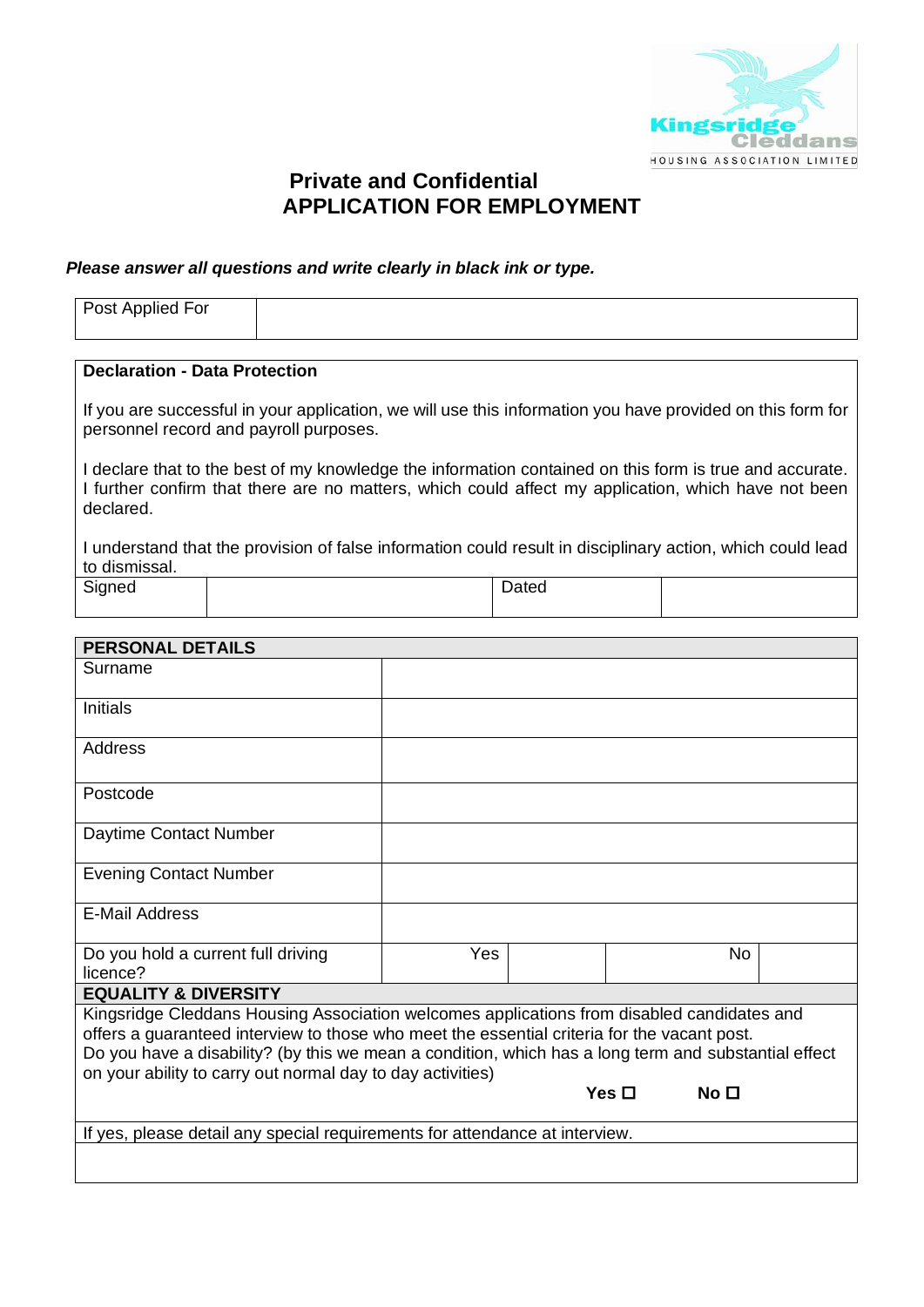| <b>EDUCATION</b>                                                                                                |                           |               |  |  |  |
|-----------------------------------------------------------------------------------------------------------------|---------------------------|---------------|--|--|--|
| <b>SECONDARY SCHOOL QUALIFICATIONS</b> (If selected for interview you will be required to bring                 |                           |               |  |  |  |
| with you the original certificate(s) of all qualifications referred to in this application. This extends to     |                           |               |  |  |  |
| membership of professional bodies.)                                                                             |                           |               |  |  |  |
| Qualification                                                                                                   | <b>Subject</b>            | Grade         |  |  |  |
|                                                                                                                 |                           |               |  |  |  |
|                                                                                                                 |                           |               |  |  |  |
|                                                                                                                 |                           |               |  |  |  |
|                                                                                                                 |                           |               |  |  |  |
|                                                                                                                 |                           |               |  |  |  |
|                                                                                                                 |                           |               |  |  |  |
|                                                                                                                 |                           |               |  |  |  |
|                                                                                                                 |                           |               |  |  |  |
|                                                                                                                 |                           |               |  |  |  |
|                                                                                                                 |                           |               |  |  |  |
| <b>FURTHER AND HIGHER EDUCATION QUALIFICATIONS</b>                                                              |                           |               |  |  |  |
| Name of University/                                                                                             | <b>Subject</b>            | Qualification |  |  |  |
| <b>College/Institute</b>                                                                                        |                           |               |  |  |  |
|                                                                                                                 |                           |               |  |  |  |
|                                                                                                                 |                           |               |  |  |  |
|                                                                                                                 |                           |               |  |  |  |
|                                                                                                                 |                           |               |  |  |  |
|                                                                                                                 |                           |               |  |  |  |
| PROFESSIONAL QUALIFICATIONS                                                                                     |                           |               |  |  |  |
| <b>Name of Professional or</b><br><b>Technical Association</b>                                                  | <b>Date of Membership</b> | <b>Status</b> |  |  |  |
|                                                                                                                 |                           |               |  |  |  |
|                                                                                                                 |                           |               |  |  |  |
|                                                                                                                 |                           |               |  |  |  |
|                                                                                                                 |                           |               |  |  |  |
| <b>OTHER EDUCATION/TRAINING</b>                                                                                 |                           |               |  |  |  |
| Please give details of any education or training you are currently undertaking (including non exam<br>courses). |                           |               |  |  |  |
|                                                                                                                 |                           |               |  |  |  |
|                                                                                                                 |                           |               |  |  |  |
|                                                                                                                 |                           |               |  |  |  |
|                                                                                                                 |                           |               |  |  |  |
|                                                                                                                 |                           |               |  |  |  |
|                                                                                                                 |                           |               |  |  |  |
|                                                                                                                 |                           |               |  |  |  |
|                                                                                                                 |                           |               |  |  |  |
|                                                                                                                 |                           |               |  |  |  |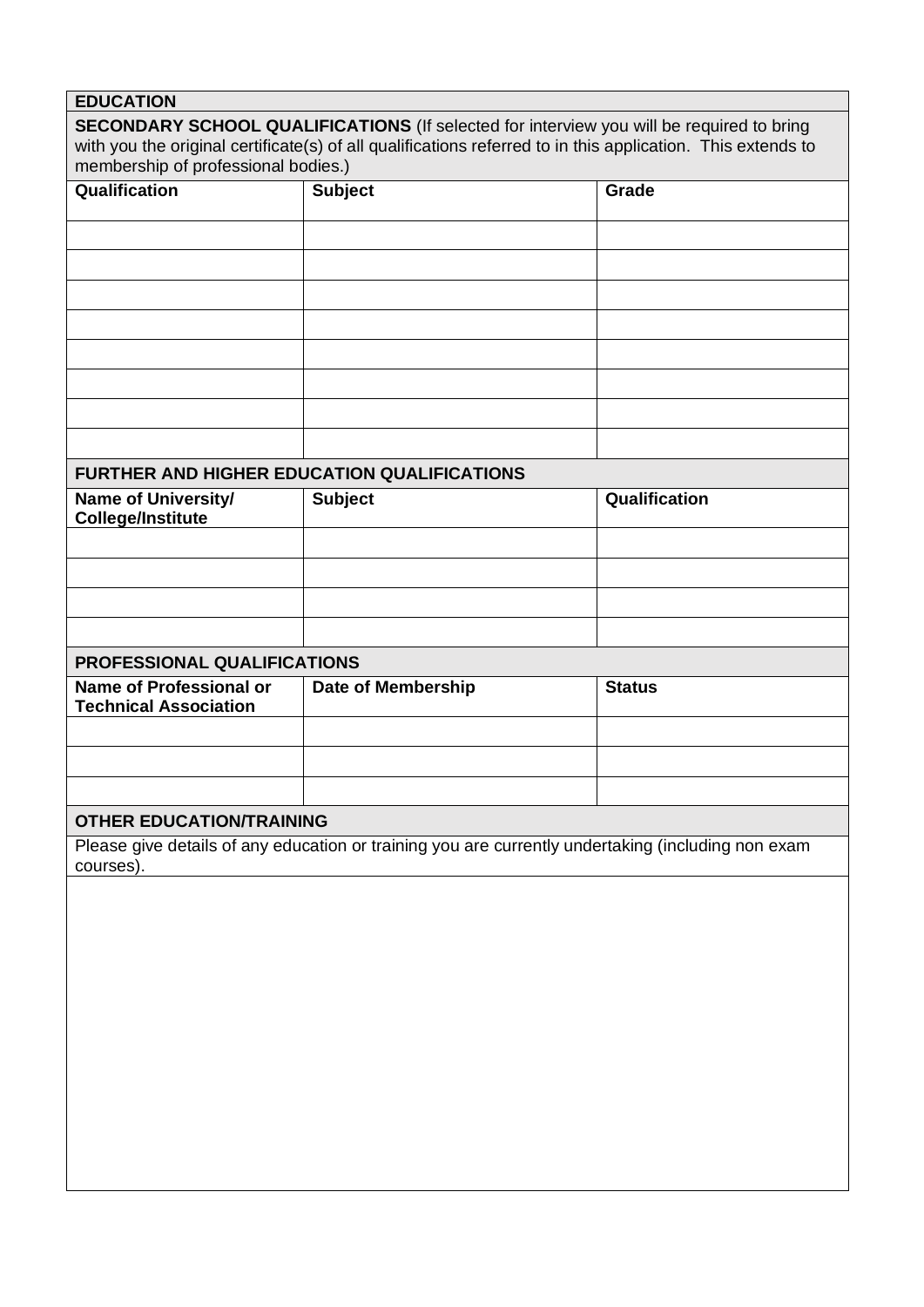|                                                                                                               | <b>EMPLOYMENT DETAILS</b> |             |           |  |                           |  |
|---------------------------------------------------------------------------------------------------------------|---------------------------|-------------|-----------|--|---------------------------|--|
| PRESENT OR MOST RECENT EMPLOYMENT                                                                             |                           |             |           |  |                           |  |
| <b>Name and Address of Employer</b>                                                                           |                           |             |           |  |                           |  |
| <b>Job Title</b>                                                                                              |                           |             |           |  |                           |  |
| <b>Date Employed</b>                                                                                          |                           | <b>From</b> |           |  | To                        |  |
| <b>Current Salary</b>                                                                                         |                           |             |           |  |                           |  |
| <b>Main Duties and Responsibilities</b>                                                                       |                           |             |           |  |                           |  |
|                                                                                                               |                           |             |           |  |                           |  |
|                                                                                                               |                           |             |           |  |                           |  |
|                                                                                                               |                           |             |           |  |                           |  |
|                                                                                                               |                           |             |           |  |                           |  |
|                                                                                                               |                           |             |           |  |                           |  |
|                                                                                                               |                           |             |           |  |                           |  |
| <b>Reason for Seeking New Employment</b>                                                                      |                           |             |           |  |                           |  |
| PREVIOUS EMPLOYMENT (Please list in order with most recent first and include any periods<br>of unemployment). |                           |             |           |  |                           |  |
| <b>Name and Address</b>                                                                                       | <b>Job Title and Main</b> |             | From - To |  | <b>Reason for Leaving</b> |  |
| of Employer                                                                                                   | <b>Responsibilities</b>   |             |           |  |                           |  |
|                                                                                                               |                           |             |           |  |                           |  |
|                                                                                                               |                           |             |           |  |                           |  |
|                                                                                                               |                           |             |           |  |                           |  |
|                                                                                                               |                           |             |           |  |                           |  |
|                                                                                                               |                           |             |           |  |                           |  |
|                                                                                                               |                           |             |           |  |                           |  |
|                                                                                                               |                           |             |           |  |                           |  |
|                                                                                                               |                           |             |           |  |                           |  |
|                                                                                                               |                           |             |           |  |                           |  |
|                                                                                                               |                           |             |           |  |                           |  |
|                                                                                                               |                           |             |           |  |                           |  |
|                                                                                                               |                           |             |           |  |                           |  |
|                                                                                                               |                           |             |           |  |                           |  |
|                                                                                                               |                           |             |           |  |                           |  |
|                                                                                                               |                           |             |           |  |                           |  |
|                                                                                                               |                           |             |           |  |                           |  |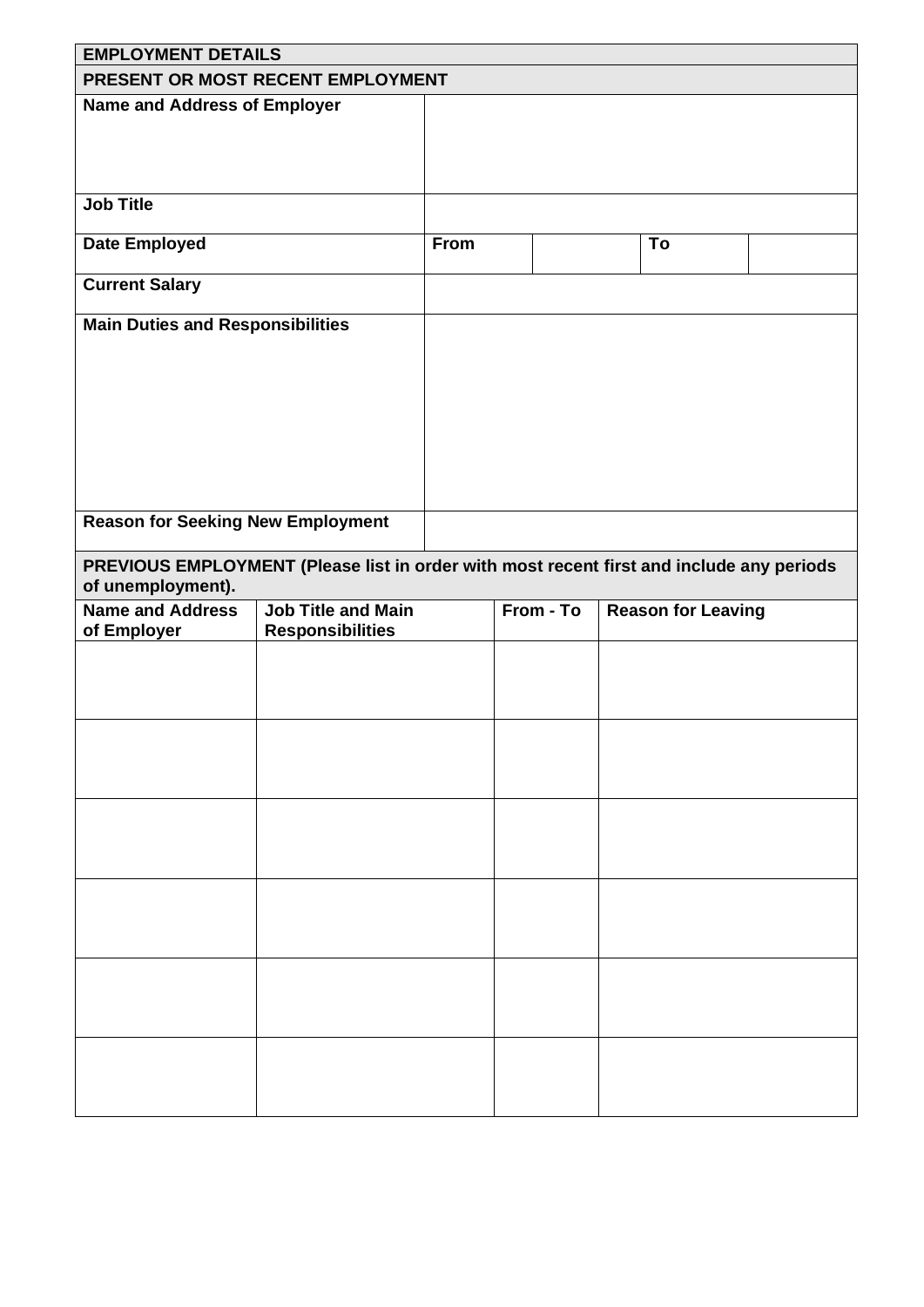### **RELEVANT EXPERIENCE**

Kingsridge Cleddans Housing Association wishes to compare your experience, skills, and knowledge with its requirements. You should therefore **provide examples to support your answers** when demonstrating how you satisfy these. This does not have to be from paid work but can be from other experience.

|                                                                                                                                                          | $E = E$ ssential<br>$D =$ Desirable |  |
|----------------------------------------------------------------------------------------------------------------------------------------------------------|-------------------------------------|--|
| Excellent customer care and<br>communication skills; written, face to<br>face and on the telephone.                                                      | Е                                   |  |
| Ability to work well and flexibly<br>within a team.                                                                                                      | Е                                   |  |
| Excellent interpersonal skills to deal<br>with a range of customers, partners,<br>contractors, colleagues, and Board<br>members.                         | E                                   |  |
| Excellent ICT skills, including use of<br>Microsoft Office; use of Word to<br>draft emails, letters, and reports, use<br>of Excel to present statistics. | Е                                   |  |
| Knowledge/experience of SDM<br>housing management software                                                                                               | D                                   |  |
| Ability to understand policies and<br>procedures and communicate<br>confidently with others.                                                             | Е                                   |  |
| Demonstrable enthusiasm and<br>commitment to work with customers<br>face to face and on the telephone.                                                   | Е                                   |  |
| Ability to exercise good judgement<br>based on information from a range<br>of sources.                                                                   | Е                                   |  |
| Previous relevant housing sector<br>experience.                                                                                                          | D                                   |  |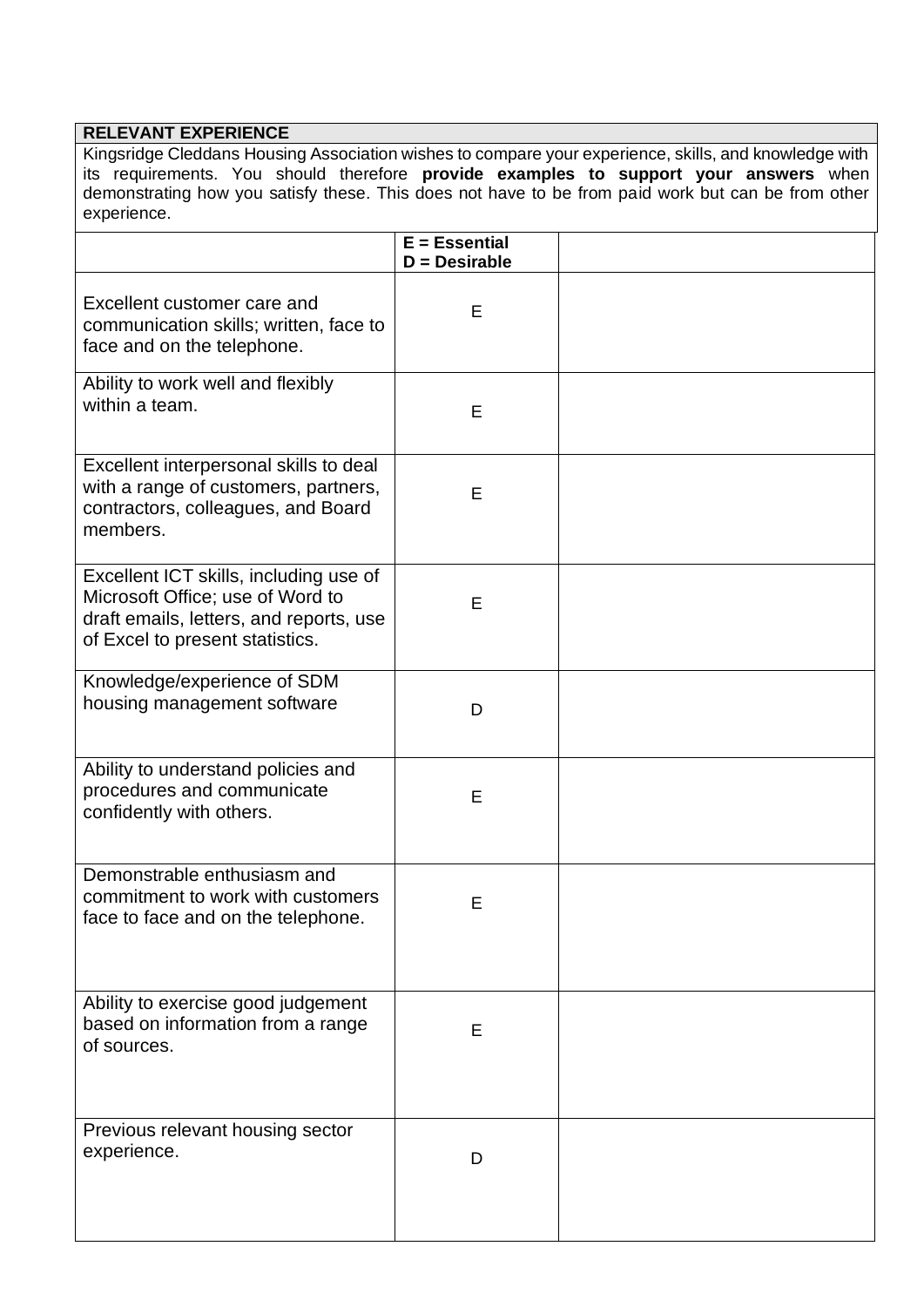| Understanding of the role of the<br>social housing sector and how<br>Housing Association's work. | D |  |
|--------------------------------------------------------------------------------------------------|---|--|
| Educated to HNC level or<br>equivalent, or relevant experience.                                  | D |  |
| Willing to work to achieve a<br>professional housing qualification.                              | D |  |
| Evening and very occasional<br>weekend work is a requirement of<br>the post.                     | E |  |

# **OTHER INFORMATION**

Please complete this section if there is anything else you would like to tell us about in support of your application.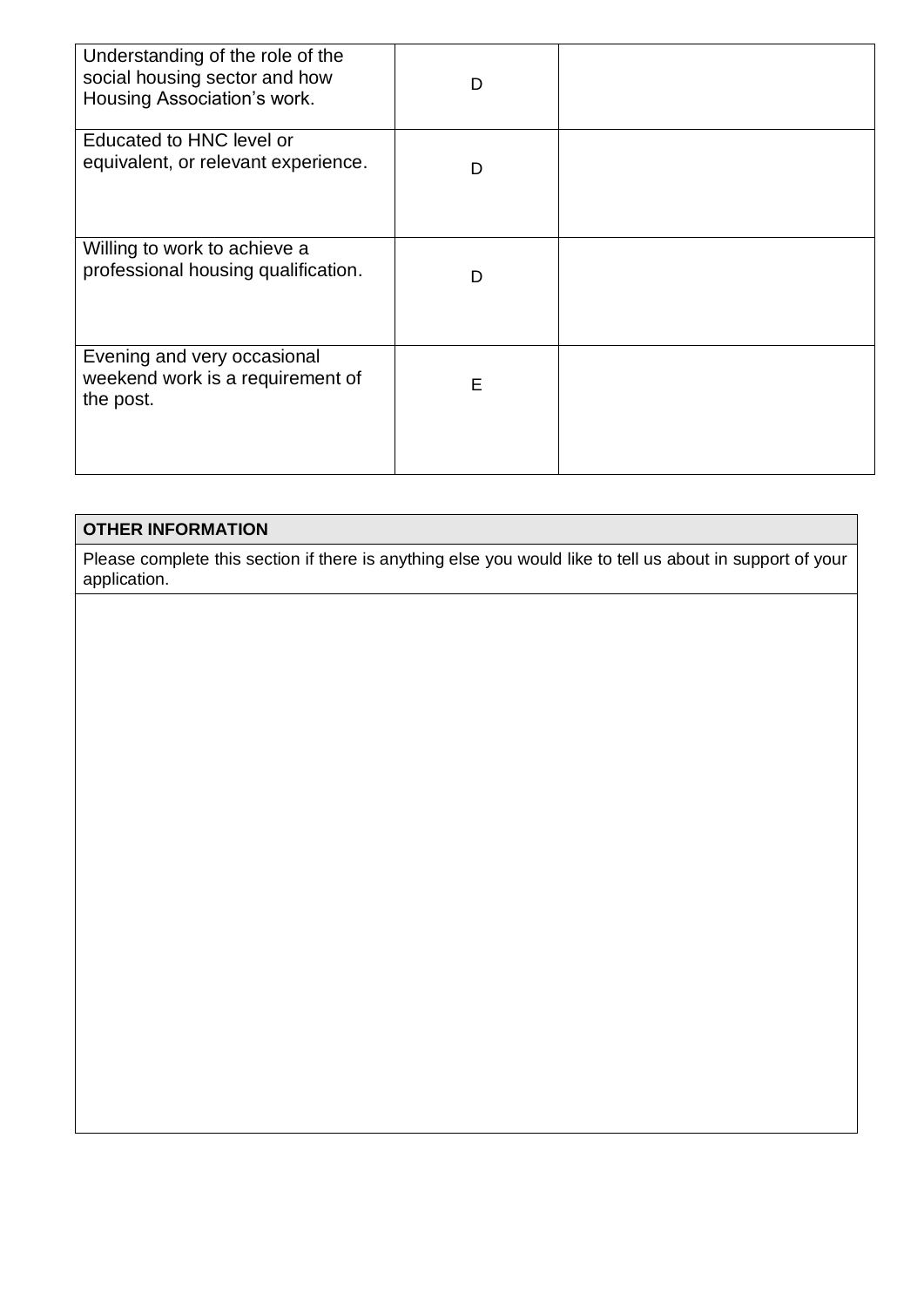# **REFERENCES**

Please give the names of two referees who have knowledge of your work, one of whom should be your present employer. If you are currently not working, one referee should be your last employer. (Referees will not be contacted unless a job offer has been made to you).

| <b>Name and Address</b> | <b>Job Title</b> | <b>Contact Number</b> |
|-------------------------|------------------|-----------------------|
|                         |                  | Telephone:            |
|                         |                  | E-mail:               |
|                         |                  | Telephone:            |
|                         |                  | E-mail:               |
|                         |                  |                       |

| <b>DECLARATION OF INTEREST</b>                                                                    |  |  |  |  |  |  |
|---------------------------------------------------------------------------------------------------|--|--|--|--|--|--|
| Kingsridge Cleddans Housing Association is able to employ close relatives of committee members or |  |  |  |  |  |  |
| employees. If you are related to any committee member or employee of Kingsridge Cleddans Housing  |  |  |  |  |  |  |
| Association or anyone who has been employed in the last 12 months, please provide details below.  |  |  |  |  |  |  |
| To the best of your knowledge, are you<br>Yes<br>No.                                              |  |  |  |  |  |  |
| related to<br>any past or present                                                                 |  |  |  |  |  |  |
| Kingsridge Cleddans Housing<br>If yes, please give details                                        |  |  |  |  |  |  |
| Association staff<br>member(s),                                                                   |  |  |  |  |  |  |
| committee member(s), consultant, or                                                               |  |  |  |  |  |  |
| contractor?                                                                                       |  |  |  |  |  |  |
| Are You a Tenant/Owner/Sharing<br>Yes<br>No.                                                      |  |  |  |  |  |  |
| Owner of Kingsridge Cleddans                                                                      |  |  |  |  |  |  |
| <b>Housing Association?</b>                                                                       |  |  |  |  |  |  |

| <b>CONFLICT OF INTERESTS</b>                          |  |
|-------------------------------------------------------|--|
| Do you have any business commitment which makes       |  |
| demands upon your time or which have the potential to |  |
| represent a conflict of interest with the job you are |  |
| applying for? If so, please give a brief description. |  |

## **CANVASSING**

Canvassing directly or indirectly in connection with the appointment shall disqualify your application. If discovered after appointment you will be liable to dismissal.

#### **NOTICE PERIOD**

How much notice are you required to give your current Employer.